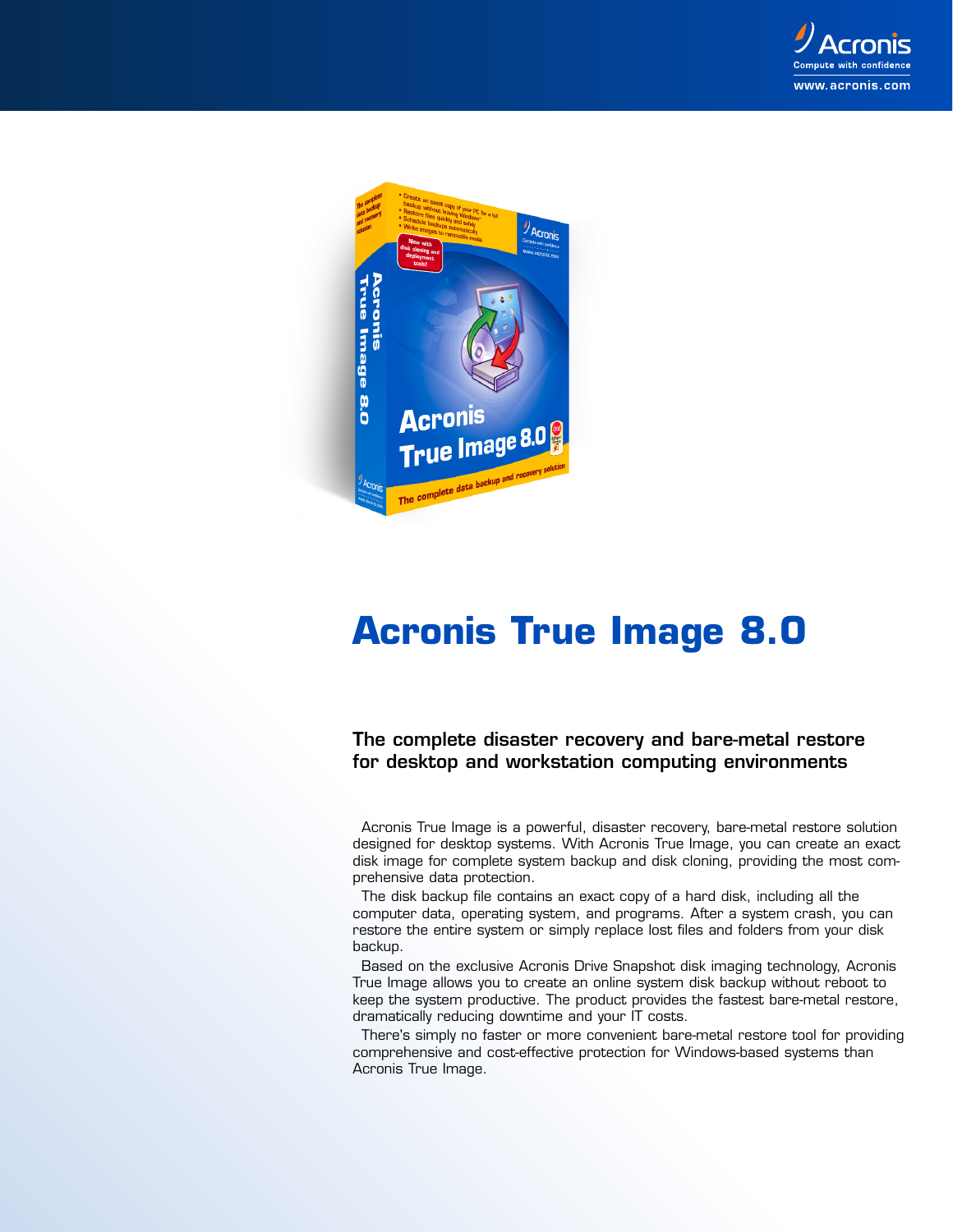

| <b>FEATURES</b>                                                                   | <b>BENEFITS</b>                                                                                                 |
|-----------------------------------------------------------------------------------|-----------------------------------------------------------------------------------------------------------------|
| Restore an entire Windows or Linux disk drive in minutes, not hours<br>or days    | Fastest ROI; fastest bare-metal restore                                                                         |
| Create images of Windows or Linux disk drives without rebooting                   | Zero downtime for workstation means that user remains productive<br>during creation of backup image             |
| Create incremental Windows or Linux disk images to speed up the<br>backup process | Fast disk imaging; incremental backups reduce the size of the image<br>and use the minimum of storage resources |
| Supports all Windows and Linux operating systems and file systems                 | Leverages existing software investments                                                                         |
| Supports all backup and storage technologies                                      | Leverages existing hardware investments                                                                         |
| Built-in disk image-verification tool                                             | Assurance that the disk drive image is valid when it's created and<br>when it is restored                       |
| Schedule automated backups for hassle-free operation                              | Less system operation interaction keeps staff available for high-priority<br>assignments                        |
| Clone and upgrade Windows or Linux disk drives                                    | Fast disk deployment                                                                                            |
| Mount image as a virtual drive to restore files or folders                        | Serves as file backup as well as full bare-metal restore                                                        |
| View backup logs for system management                                            | Better management means higher productivity                                                                     |
| Automated, wizard-driven operations deliver ease of use                           | Easy to use, very fast to learn                                                                                 |
| No special technology knowledge required                                          | Anyone can use the product - from technicians to casual users                                                   |

# **Technical Highlights**

#### **Fastest Bare-Metal Restore**

If a workstation disk drive crashes for any reason, Acronis True Image is the ideal tool for performing a "bare-metal restore" — this task requires the user to rebuild a Windows systems disk drive from scratch. Such a restore would include the installation of the core Windows operating files, patches, updates and applications. By automating the multiple, often-confusing tasks required to restore a failed system, Acronis True Image significantly speeds up the process of rebuilding a Windows environment. A restored system can be operating in just minutes, not hours or days.

#### **Speed and Consistency**

Acronis True Image software "sees" a hard drive as a group of sectors — that is, the physical divisions of the disk. Using imaging technology, Acronis True Image creates an exact duplicate of the live workstation hard disk, including operating system, all configuration files, programs, updates and databases. Contrast that with conventional backup programs, which look at drives as groups of files. Filebased backups are incomplete since they are unable to capture open Windows files, hidden files, some system files and data that changes during the backup process. Acronis True Image not only creates an exact image of the hard disk, but it tracks changes that occur during the imaging process so that the final image is exactly like the disk. It's safer and faster to restore disk drives using Acronis, and the software itself ensures that images are perfect duplicates to guarantee consistency.

"Acronis True Image offers an innovative interface and powerful features. Its menudriven wizards are easy to follow, and its help topics explain common tasks in detail<sup>"</sup>

> **PC Magazine, Editor's Choice, 5 Star Rating, June 8, 2004**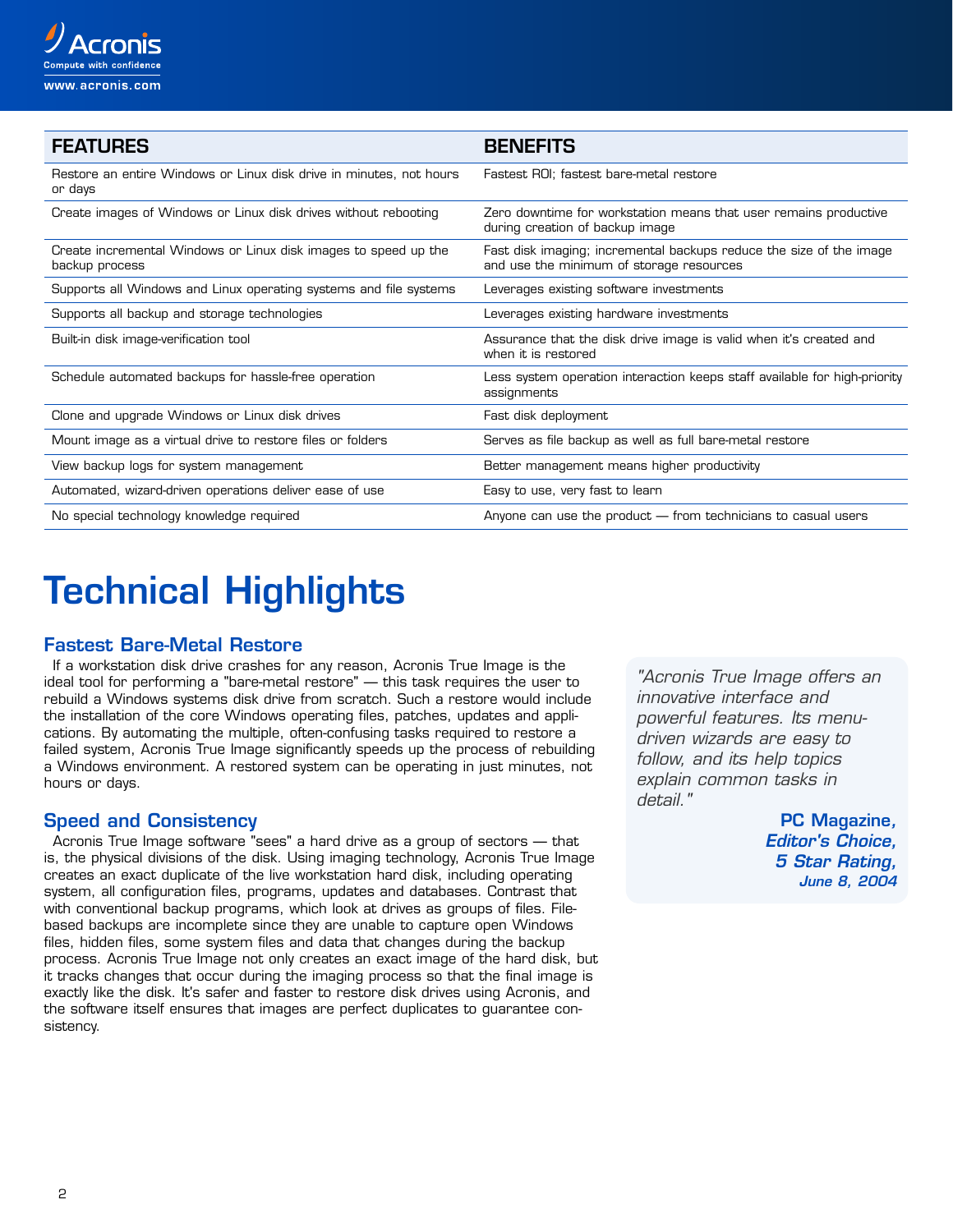



#### **KICK ASS Product Maximum PC**

"Acronis True Image not only makes the imaging and restore processes easy, but it's also exceedingly comprehensible. The program's wizard-like interface tells you the purpose of each step (such as choosing the compression level). When you click an option, the bottom portion of the screen describes what that particular option will do in clear, jargon-free language."

> This is the main window in Acronis True Image

#### **Incremental Backups**

Once Acronis True Image creates the backup image, users can update the backup by making incremental images. These updates represent only the changes that have occurred on the disk drive since the last, full image was created. As a result, these images are much smaller than the full disk image, are much faster to create, and ensure that the IT administrator always has a current, complete image of the disk drive. It saves time, money and storage resources.

#### **Ease of Use**

Acronis True Image is wizard-driven and very intuitive. Users just answer a few questions and the software does the rest.User can create a backup image of the disk drive for disaster recovery and bare-metal restore purposes; clone their disk in order to migrate all of their information to a new, larger disk; add a new disk drive to a desktop or workstation computer; or mount an image as a virtual disk in order to restore a single file or group of files that might have been corrupted or accidentally deleted.

#### **Change Management**

Acronis True Image lets you eliminate unnecessary costs by managing backups prior to software updates, software installations and other software modifications. By automating change-related activities, the user can increase efficiency and eliminate redundant steps while dramatically reducing the risks and disruptions associated with IT changes.